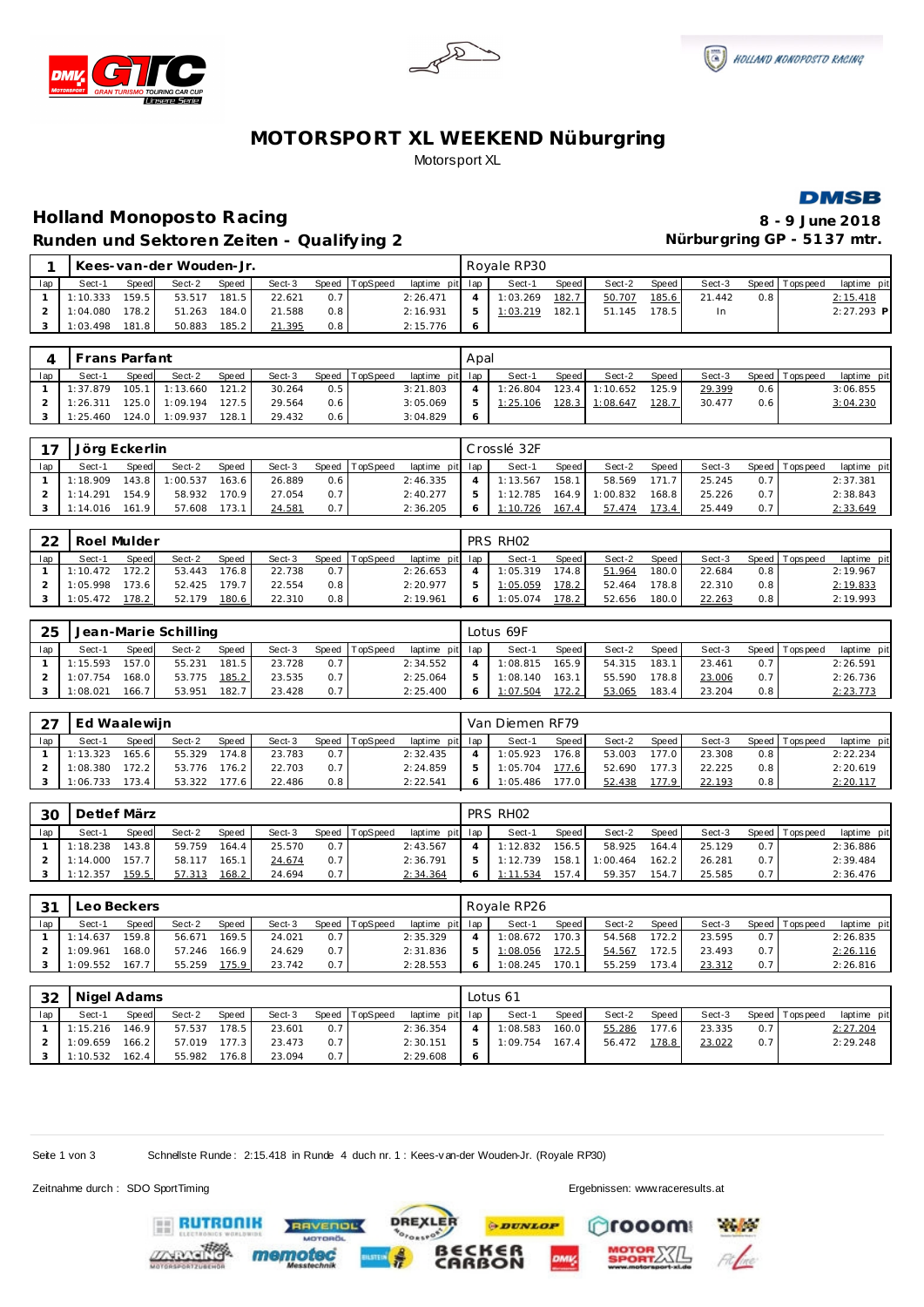





# **MOTORSPORT XL WEEKEND Nüburgring** Motorsport XL



# **Holland Monoposto Racing 8 - 9 June 2018** Runden und Sektoren Zeiten - Qualifying 2 **Nürburgring GP - 5137 mtr.**

| 35  | Michael Rasper |       |        |       |        |                  |          |                 | Merlyn MK11A |       |        |       |        |               |                   |             |
|-----|----------------|-------|--------|-------|--------|------------------|----------|-----------------|--------------|-------|--------|-------|--------|---------------|-------------------|-------------|
| lap | Sect-1         | Speed | Sect-2 | Speed | Sect-3 | Speed            | TopSpeed | laptime pit lap | Sect-1       | Speed | Sect-2 | Speed | Sect-3 |               | Speed   Tops peed | laptime pit |
|     | 1:13.875       | 155.2 | 55.384 | 177.0 | 23.200 | 0.7              |          | 2:32.459        | 1:05.300     | 177.0 | 53.119 | 175.9 | 22.719 | $0.8^{\circ}$ |                   | 2:21.138    |
|     | 1:06.578       | 175.3 | 53.243 | 178.8 | 22.511 | 0.8 <sub>1</sub> |          | 2:22.332        | 1:05.456     | 177.9 | 52.976 | 180.3 | 22.557 | 0.8           |                   | 2:20.989    |
|     | 1:05.712       | 175.0 | 53.205 | 179.4 | 22.602 | 0.8              |          | 2:21.519        | 1:06.176     | 172.5 | 53.053 | 181.2 | 22.544 | 0.8           |                   | 2:21.773    |

| 38  | <b>Bill Cowing</b> |              |        |              |        |     |                |             |     | Ginetta G18 |       |        |       |        |     |                   |             |
|-----|--------------------|--------------|--------|--------------|--------|-----|----------------|-------------|-----|-------------|-------|--------|-------|--------|-----|-------------------|-------------|
| lap | Sect-1             | <b>Speed</b> | Sect-2 | <b>Speed</b> | Sect-3 |     | Speed TopSpeed | laptime pit | lap | Sect-1      | Speed | Sect-2 | Speed | Sect-3 |     | Speed   Tops peed | laptime pit |
|     | 1:16.815           | 45.9         | 57.294 | 178.2        | 24.257 | 0.7 |                | 2:38.366    |     | 1:10.180    | 164.6 | 55.765 | 175.6 | 23.899 | 0.7 |                   | 2:29.844    |
|     | : 09.637           | 1517         | 58.423 | 176.8        | 24.802 | 0.7 |                | 2:32.862    | ь   | 1:09.586    | 167.4 | 56.683 | 172.8 | 23.828 | 0.7 |                   | 2:30.097    |
|     | 1:10.403           | 163.9        | 56.797 | 171 2        | 24.011 | 0.7 |                | 2:31.211    |     | 1:09.149    | 48.4  | 57.036 | 173.  | 23.931 | 0.7 |                   | 2:30.116    |

|     | Alan Gape |        |        |       |        |       |          |                 |   | Royale RP27 |              |        |       |        |     |                |             |
|-----|-----------|--------|--------|-------|--------|-------|----------|-----------------|---|-------------|--------------|--------|-------|--------|-----|----------------|-------------|
| lap | Sect-1    | Speed  | Sect-2 | Speed | Sect-3 | Speed | TopSpeed | laptime pit lap |   | Sect-1      | <b>Speed</b> | Sect-2 | Speed | Sect-3 |     | Speed Topspeed | laptime pit |
|     | 1:12.870  | 164.1  | 54.996 | 185.9 | 23.617 | 0.7   |          | 2:31.483        |   | 1:07.094    | 179.1        | 53.343 | 180.9 | 23.260 | 0.8 |                | 2:23.697    |
|     | 1:09.000  | 175.6  | 55.014 | 180.9 | 22.332 | 0.7   |          | 2:26.346        | ь | 1:08.208    | 174.8        | 54.173 | 183.7 | 21.848 | 0.7 |                | 2:24.229    |
|     | :08.085   | 171.21 | 54.465 | 184.6 | 22.148 | 0.7   |          | 2:24.698        |   | 1:08.960    | 175.3        | 53.996 | 183.7 | 22.767 | 0.7 |                | 2:25.723    |

| 43  | Jan Langdon |       |        |       |        |     |                |                 |    | Revnard SF78 |       |        |       |        |                  |                |             |
|-----|-------------|-------|--------|-------|--------|-----|----------------|-----------------|----|--------------|-------|--------|-------|--------|------------------|----------------|-------------|
| lap | Sect-1      | Speed | Sect-2 | Speed | Sect-3 |     | Speed TopSpeed | laptime pit lap |    | Sect-1       | Speed | Sect-2 | Speed | Sect-3 |                  | Speed Topspeed | laptime pit |
|     | 1:12.884    | 168.5 | 55.313 | 184.3 | 23.422 | 0.7 |                | 2:31.619        |    | 1:07.253     | 177.3 | 53.724 | 184.9 | 22.809 | 0.8              |                | 2:23.786    |
|     | 1:08.154    | 172.0 | 54.211 | 184.6 | 22.817 | 0.7 |                | 2:25.182        | b. | 1:08.792     | 176.2 | 53.134 | 184.0 | 22.850 | 0.7              |                | 2:24.776    |
|     | 1:08.391    | 175.3 | 52.944 | 186.2 | 22.394 | 0.8 |                | 2:23.729        |    | 1:08.718     | 176.5 | 53.576 | 183.1 | 22.569 | 0.7 <sup>1</sup> |                | 2:24.863    |

| 50  | Stephen Collyer |              |          |       |        |       |          |                 |              | Crosslé 33F |       |        |       |        |               |                   |             |
|-----|-----------------|--------------|----------|-------|--------|-------|----------|-----------------|--------------|-------------|-------|--------|-------|--------|---------------|-------------------|-------------|
| lap | Sect-1          | <b>Speed</b> | Sect-2   | Speed | Sect-3 | Speed | TopSpeed | laptime pit lap |              | Sect-1      | Speed | Sect-2 | Speed | Sect-3 |               | Speed   Tops peed | laptime pit |
|     | 1:14.555        | 153.6        | 54.162   | 180.3 | 25.515 | 0.7   |          | 2:34.232        |              | 1:12.236    | 129.3 | 53.827 | 186.5 | 23.156 | 0.7           |                   | 2:29.219    |
|     | 1:06.320        | 177.3        | 52.522   | 185.9 | 22.595 | 0.8   |          | 2:21.437        | 5            | 1:07.585    | 128.7 | 59.915 | 172.8 | 23.087 | 0.7           |                   | 2:30.587    |
|     | 1:07.204        | 163.9        | 1:03.694 | 114.9 | 29.101 | 0.7   |          | 2:39.999        | <sup>6</sup> | 1:04.786    | 182.7 | 52.002 | 186.2 | 22.710 | $0.8^{\circ}$ |                   | 2:19.498    |

| 55  | Antony Raine |       |          |       |        |     |                |                 | Merlynk MK28 |              |        |         |        |                 |             |
|-----|--------------|-------|----------|-------|--------|-----|----------------|-----------------|--------------|--------------|--------|---------|--------|-----------------|-------------|
| lap | $Sect-1$     | Speed | Sect-2   | Speed | Sect-3 |     | Speed TopSpeed | laptime pit lap | Sect-1       | <b>Speed</b> | Sect-2 | Speed I | Sect-3 | Speed Tops peed | laptime pit |
|     | 1:10.610     | 166.4 | 53.894   | 183.  | 23.234 | 0.7 |                | 2:27.738        | Jut          | 161.0        | 57.223 | 172.8   | 27.090 |                 | 5:00.523    |
|     | 1:06.060     | 162.4 | 1:13.980 | 122.0 |        |     |                | $2:57.734$ P    |              |              |        |         |        |                 |             |

| 63  | Jonathan Lucas |              |        |       |        |     |                |                 | Revnard SF79 |       |        |       |        |     |                   |             |
|-----|----------------|--------------|--------|-------|--------|-----|----------------|-----------------|--------------|-------|--------|-------|--------|-----|-------------------|-------------|
| lap | Sect-1         | <b>Speed</b> | Sect-2 | Speed | Sect-3 |     | Speed TopSpeed | laptime pit lap | Sect-1       | Speed | Sect-2 | Speed | Sect-3 |     | Speed   Tops peed | laptime pit |
|     | 1:13.630       | 165.4        | 55.977 | 184.0 | 24.252 | 0.7 |                | 2:33.859        | 1:06.468     | 167.2 | 51.989 | 189.5 | 22.300 | 0.8 |                   | 2:20.757    |
|     | 1:08.287       | 165.9        | 52.950 | 188.5 | 22.830 | 0.8 |                | 2:24.067        | 1:06.557     | 169.3 | 52.516 | 189.1 | 22.276 | 0.8 |                   | 2:21.349    |
|     | 1:07.518       | 168.0        | 52.662 | 189.1 | 22.545 | 0.8 |                | 2:22.725        | 1:05.610     | 181.8 | 51.261 | 190.1 | 22.215 | 0.8 |                   | 2:19.086    |

| 69  | Paul Hubbard |       |        |              |        |     |                |                 |   | Van Diemen RF78 |       |        |        |        |               |                 |             |
|-----|--------------|-------|--------|--------------|--------|-----|----------------|-----------------|---|-----------------|-------|--------|--------|--------|---------------|-----------------|-------------|
| lap | Sect-1       | Speed | Sect-2 | <b>Speed</b> | Sect-3 |     | Speed TopSpeed | laptime pit lap |   | Sect-1          | Speed | Sect-2 | Speed  | Sect-3 |               | Speed Tops peed | laptime pit |
|     | 1:11.653     | 139.2 | 53.622 | 181.2        | 23.034 | 0.7 |                | 2:28.309        | 5 | 1:04.722        | 171.4 | 52.183 | 183.1  | 22.311 | $0.8^{\circ}$ |                 | 2:19.216    |
|     | 1:05.321     | 175.6 | 52.244 | 181.8        | 22.392 | 0.8 |                | 2:19.957        |   | 1:04.586        | 180.0 | 52.143 | 183.1  | 22.287 | 0.8           |                 | 2:19.016    |
|     | 1:04.409     | 177.9 | 52.088 | 183.1        | 22.496 | 0.8 |                | 2:18.993        |   | 1:04.500        | 173.4 | 52.318 | 180.01 | 22.621 | 0.8           |                 | 2:19.439    |
|     | 1:04.825     | 177.0 | 53.358 | 182.4        | 22.325 | 0.8 |                | 2:20.508        | 8 |                 |       |        |        |        |               |                 |             |

| 70  | Peter Richards |       |        |        |        |                  |                |                 | Delta T79 |         |          |       |        |                  |                   |             |
|-----|----------------|-------|--------|--------|--------|------------------|----------------|-----------------|-----------|---------|----------|-------|--------|------------------|-------------------|-------------|
| lap | Sect-1         | Speed | Sect-2 | Speed  | Sect-3 |                  | Speed TopSpeed | laptime pit lap | Sect-1    | Speed   | Sect-2   | Speed | Sect-3 |                  | Speed   Tops peed | laptime pit |
|     | 1:12.385       | 156.3 | 56.904 | 185.61 | 24.365 | 0.7              |                | 2:33.654        | 1:05.642  | 186.5   | 52.578   | 187.5 | 22.902 | 0.8              |                   | 2:21.122    |
|     | 1:07.623       | 180.3 | 54.101 | 189.8  | 23.154 | 0.7 <sup>1</sup> |                | 2:24.878        | 1:06.050  | 181.2   | 53.690   | 188.2 | 22.837 | 0.8 <sub>1</sub> |                   | 2:22.577    |
|     | 1:07.006       | 184.3 | 52.573 | 187.8  | 23.699 | 0.8              |                | 2:23.278        | 1:08.454  | 145.6 l | 1:01.263 | 169.0 | 25.386 | 0.7              |                   | 2:35.103    |

**DREXLER** 

**PDUNLOP** 

ۧ<br>ON

Seite 2 von 3 Schnellste Runde : 2:15.418 in Runde 4 duch nr. 1 : Kees-van-der Wouden-Jr. (Royale RP30)

Zeitnahme durch : SDO SportTiming Ergebnissen: [www.raceresults.a](www.raceresults.at)t

ooom

**Physician**